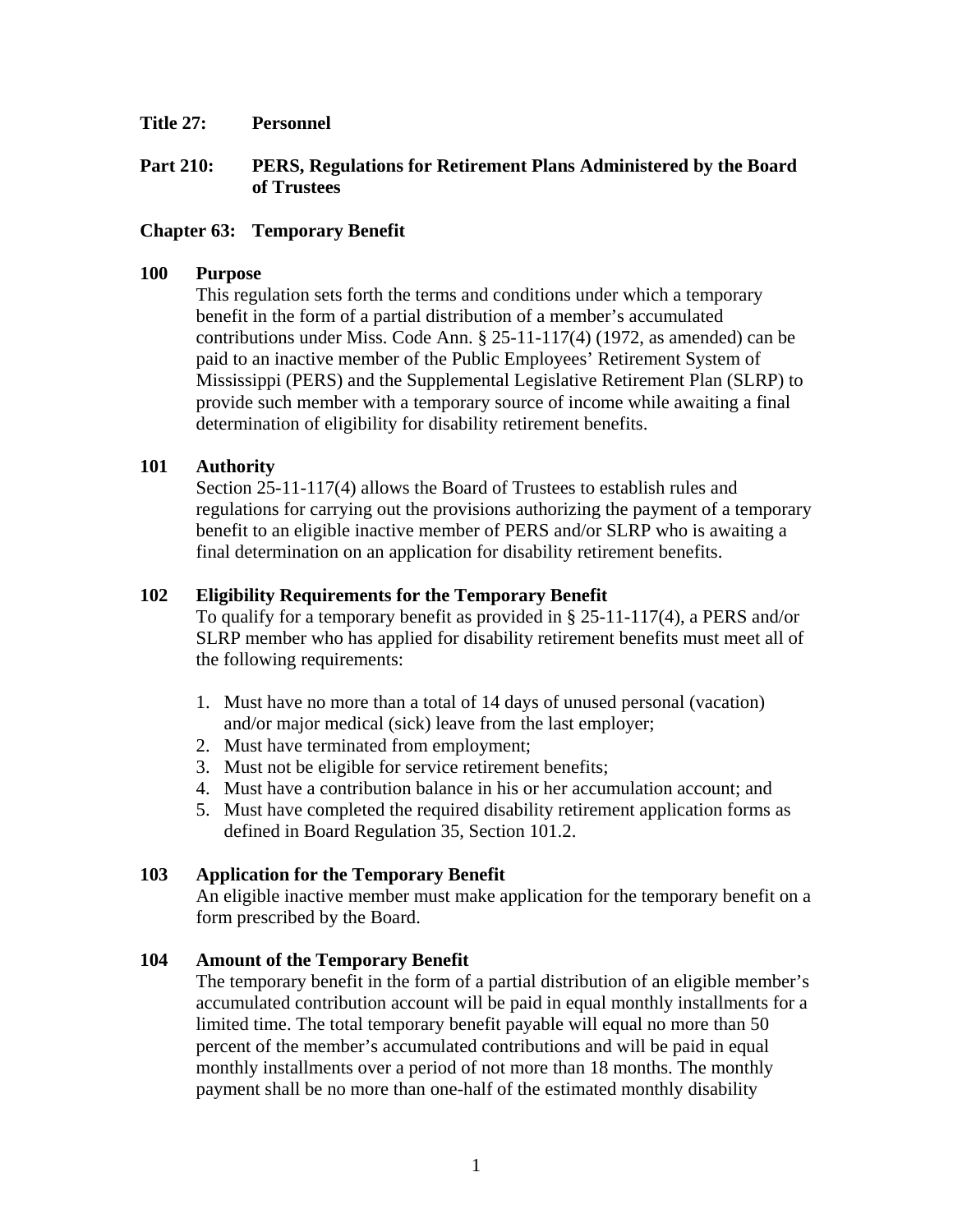retirement allowance to which the member would become entitled under the applicable optional benefit payment plan selected by the member if approved for disability retirement benefits.

# **105 Payment of the Temporary Benefit**

- 1. The temporary benefit will cease at the end of the 18-month time frame or at the time a final disability determination is made, whichever occurs first.
- 2. If the Medical Board approves the claim for disability retirement benefits, the temporary benefit will end and disability retirement benefits will commence.
- 3. If the claim for disability retirement benefits is denied by the Medical Board and appealed to the Disability Appeals Committee, the temporary benefit will continue for the 18-month time frame or until a final decision by the Board of Trustees is rendered, whichever occurs first.
- 4. In no case will the temporary benefit continue to be paid after a final decision is made by order of the Board of Trustees.
- 5. Payment of the temporary benefit is dependent upon active pursuit of a claim for disability retirement benefits. Inactivity on a claim for a period of 90 days from the effective date of disability retirement established upon receipt of the member's completed Form DSBL 1, *Pre-Application for Disability Retirement Benefits*, will void the application and suspend the temporary benefit.
- 6. If death occurs during the disability application process after a temporary benefit has been initiated but prior to the final determination of disability, the temporary benefit will cease and future benefits, if any, will be paid under the survivor benefit provisions of the law.
	- a. If monthly survivor benefits are payable under the law, the survivor benefit will be actuarially adjusted to take into account the partial distribution of contributions paid under the temporary benefit provisions.
	- b. In the event the member dies prior to a final determination, the disability application is void and no disability retirement benefits can be paid pursuant to such application.
- 7. No deductions for life and/or health insurance will be made from the temporary benefit.

## **106 Impact of Temporary Benefits on Member's Service Credit**

Receipt of temporary benefits will not affect the member's service credit. However, the member's account will be marked as an account from which temporary benefits are or have been paid until a recovery has begun through an actuarially reduced monthly benefit payment as noted in Section 108 below.

## **107 Taxation of the Temporary Benefits**

- 1. The temporary benefit is not a disability retirement benefit. The temporary benefit is a partial distribution of the member's accumulated contributions and is subject to mandatory federal income tax withholding.
- 2. The temporary benefit will have federal income taxes withheld in accordance with Internal Revenue Service requirements.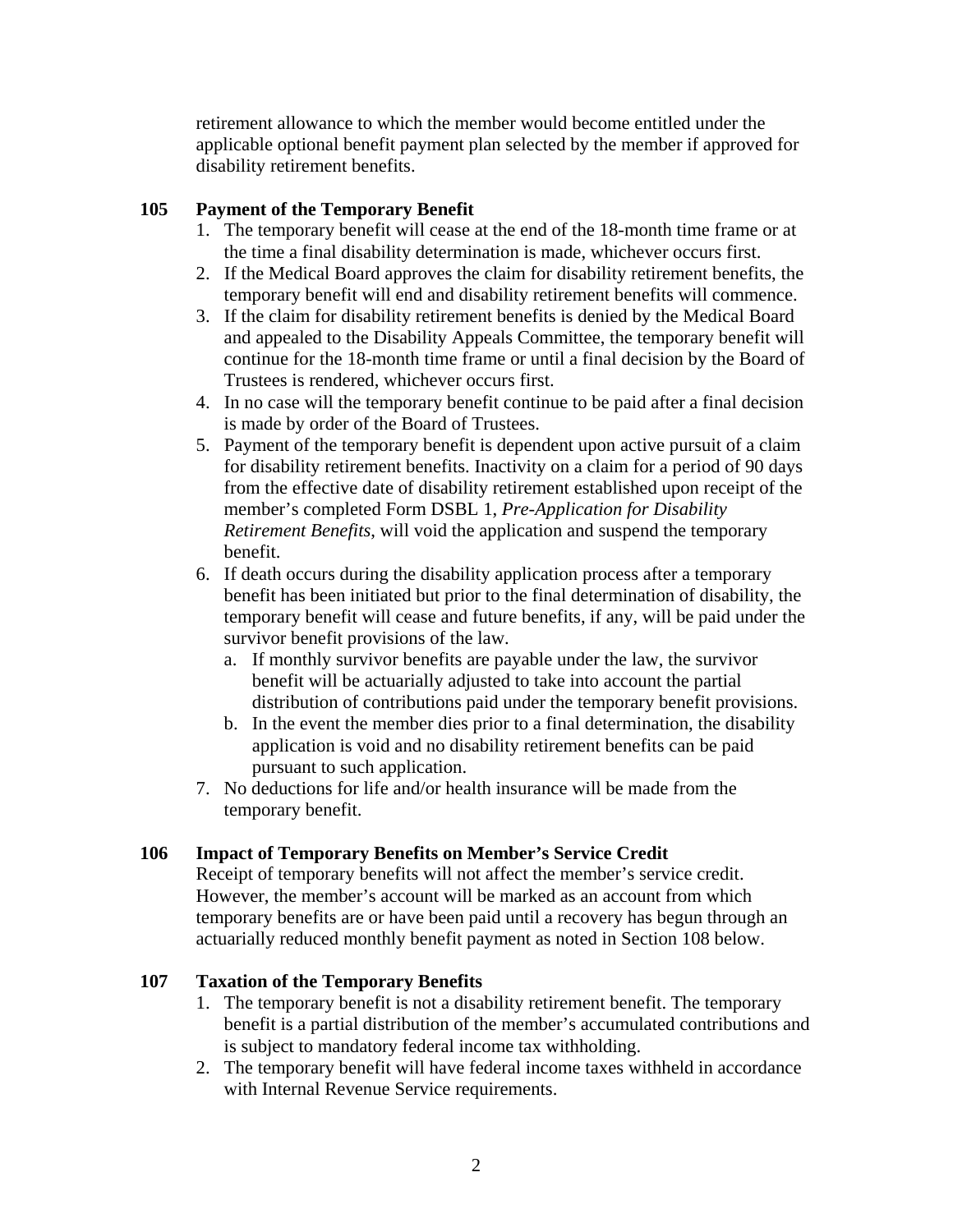- 3. The temporary benefit may also be subject to a tax penalty if the member is younger than age 55 (age 50 for a qualified public safety employee) at the time of the distribution.
- 4. An IRS Form 1099-R will be issued at least annually for the temporary benefits paid during the applicable calendar year.

# **108 Recovery of the Temporary Benefits**

All amounts paid under the temporary benefit provisions will be recovered by PERS. No interest will be charged on the recovery of the temporary benefit when recovered through actuarially reduced disability, service, or survivor retirement benefits.

- 1. Member Approved for Disability Retirement Benefits A member approved for disability retirement benefits who previously elected to receive a temporary benefit shall have the disability retirement allowance actuarially reduced to ensure full recovery of any temporary benefit paid.
- 2. Member Denied Disability Retirement Benefits Who Later Elects to Receive Refund of Remaining Accumulated Contributions A member who is not approved for disability retirement benefits and who had previously elected to receive a temporary benefit may apply for and receive a refund of the remaining contributions in his or her account. Where a member applies for and receives a refund of his or her accumulated contributions and interest, the member waives and relinquishes all accrued rights to future benefits from PERS or SLRP, as applicable. Any member who subsequently returns to covered employment and who wishes to repay the refund will be responsible for the payment of interest on the full balance of the member's account previously distributed including the portion distributed under the temporary benefit provision.
- 3. Member Denied Disability Retirement Benefits Who Later Applies for Service Retirement Benefits

A member who has previously elected to receive a temporary benefit and who is not approved for disability retirement benefits may elect to leave the remaining unused contributions in his or her account in anticipation of returning to covered employment or later becoming eligible to apply for service retirement benefits. The member shall have his or her benefit reduced actuarially to recover the total temporary benefit previously paid over his or her life expectancy.

4. Member Denied Disability Retirement Benefits and Later Dies Before Retirement

The spouse and/or dependent children of a member who has previously elected to receive a temporary benefit and who is not approved for disability retirement benefits who dies prior to retirement and having left his or her remaining contributions with PERS or SLRP, as applicable, may be entitled to statutory benefits provided that the deceased member was vested at the time of death. If a deceased member's spouse or dependent children are eligible for survivor benefits, a reduced actuarial equivalent of the normal benefit will be